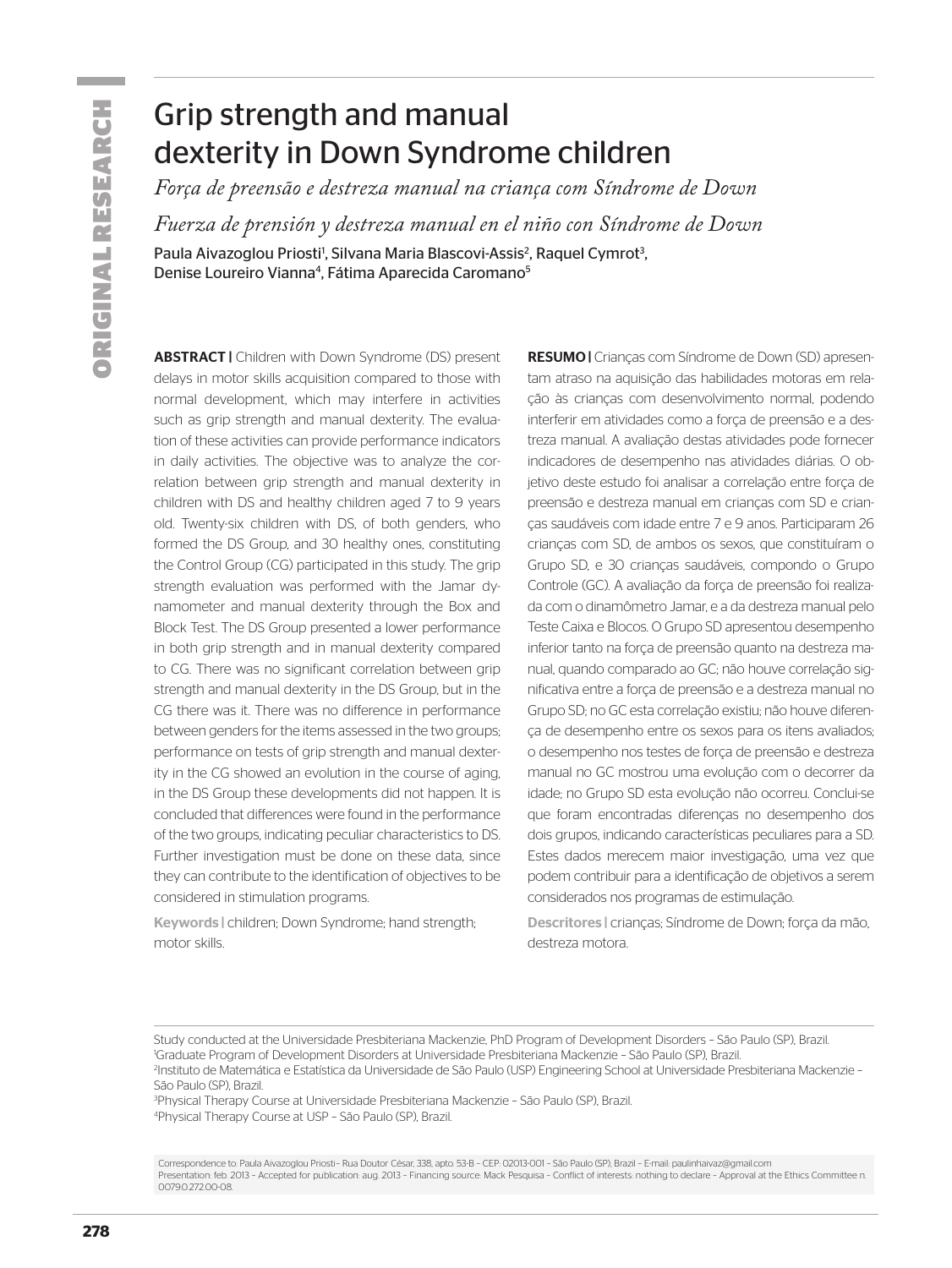RESUMEN | Niños con Síndrome de Down (SD) presentan atraso en la adquisición de habilidades motoras con relación aquellos con desarrollo normal, lo que puede interferir en actividades como la fuerza de prensión y la destreza manual. La evaluación de esas tareas puede fornecer indicadores de desempeño en las actividades diarias. El objetivo de este estudio fue analizar la correlación entre fuerza de prensión y destreza manual de niños con SD y de los saludables con edades entre siete y nueve años. Veinte seis niños con SD, de ambos los géneros, fueron los participantes, constituyendo el Grupo SD y 30 niños saludables compusieran el Grupo Control (GC). La evaluación de la fuerza de prensión fue realizada con el dinamómetro Jamar y en la destreza manual se utilizó el Test de Caja y Bloques. El Grupo SD presentó desempeño inferior tanto en la fuerza de prensión cuanto en la destreza manual, cuando fue comparado al GC. No hubo correlación significativa entre la fuerza de prensión y la destreza manual en el Grupo SD. En el GC, esa correlación existió y no hubo diferencia de desempeño entre los géneros para los ítems evaluados. Lo desempeño en los testes de fuerza de prensión y destreza manual en el GC mostró una evolución con el decurso de la edad; pero en el Grupo SD eso no ocurrió. Se concluyó que fueron encontradas diferencias en el desempeño de los dos grupos, lo que indica características peculiares para la SD. Esos dados deben ser mas investigados ya que pueden contribuir a la identificación de objetivos que van a ser considerados en programas de estimulación.

Descriptores | niños; Síndrome de Down; fuerza de la mano; destreza motora.

## **INTRODUCTION**

The development of a child with Down Syndrome (DS) is slower than one without development alterations. This delay affects the neuropsychomotor performance. Studies using different approaches are found in the literature, with the aim of analyzing the possible reasons for this delay<sup>1,2</sup>.

Most investigations show that the main reasons for the motor deficit come from the syndrome characteristics itself, such as hypotonia, physical growing, obesity, and skeletal, balance, heart, and perception problems. The articular hyper-mobility also contributes to the delay in the motor development<sup>3</sup>. In order to soften this deficit, body movements of the DS child must be stimulated since his/her birth, which will then strengthen his/her gross and fine motor skills from exploratory experiences<sup>4,5</sup>.

Amongst the common characteristics of the syndrome, some authors mention small and thick hands, with short fingers and an arched little finger', which could cause some difficulties in manipulative activities.

The studies performed by Sharav and Bowman<sup>6</sup> and Pitetti et al.<sup>7</sup> emphasize aspects about manual grip strength in DS subjects. It was seen that people without the syndrome present strength values higher than those with it, and there is a strong association between muscle hypotonia and strength deficit. Furthermore, in this study, lower scores for leg strength in DS subjects were also found, which could cause an impact on daily life activities and on work opportunities for this population.

Godoy and Barros8 carried out a study associating muscle hypotonia with grip strength, with the aim of indicating parameters and a strength scale for DS

adults. Among other results, they verified that there is a predominance of grip strength in men compared to women; there is a significant deficit of grip strength in the group including DS subjects when compared to people without DS; also, it should be taken into account the characteristics of a DS person's hand when activities using manual functions are proposed. From these data, the authors reflect upon the possible impact that strength deficit may cause on daily life activities like changing clothes, eating, handling objects, among others.

With regard to manual dexterity, Germano<sup>9</sup> performed a study using the Blocks and Box Test<sup>10</sup>. It was assessed DS children and adolescents aged 7, 8, 9, 14 and 15 years. A total of 50 DS children and adolescents took part in the study, of both genders, and 50 without it, but also of both genders as the Control Group (CG). The results indicated a disadvantage in the manual dexterity of the DS participants compared to the CG. In addition, no statistically significant alteration was seen in the manual dexterity for the DS Group in the age range from 7 to 9 years old, when compared to the ages of 14 and 15, which evidences that for the studied group there was no evolution in the manual dexterity with the course of age. However, for the CG, this development was statistically significant. Differences in how the blocks were gripped in DS subjects were also seen, with the use of a gripper between the thumb and middle finger, in 36% of the cases, *versus* 4% in the CG.

Coppede et al.<sup>11</sup>, in their study, analyzed the fine motor performance and functionality in two-year-old DS children, and they concluded that skills using visuomotor integration and manual dexterity need to be developed.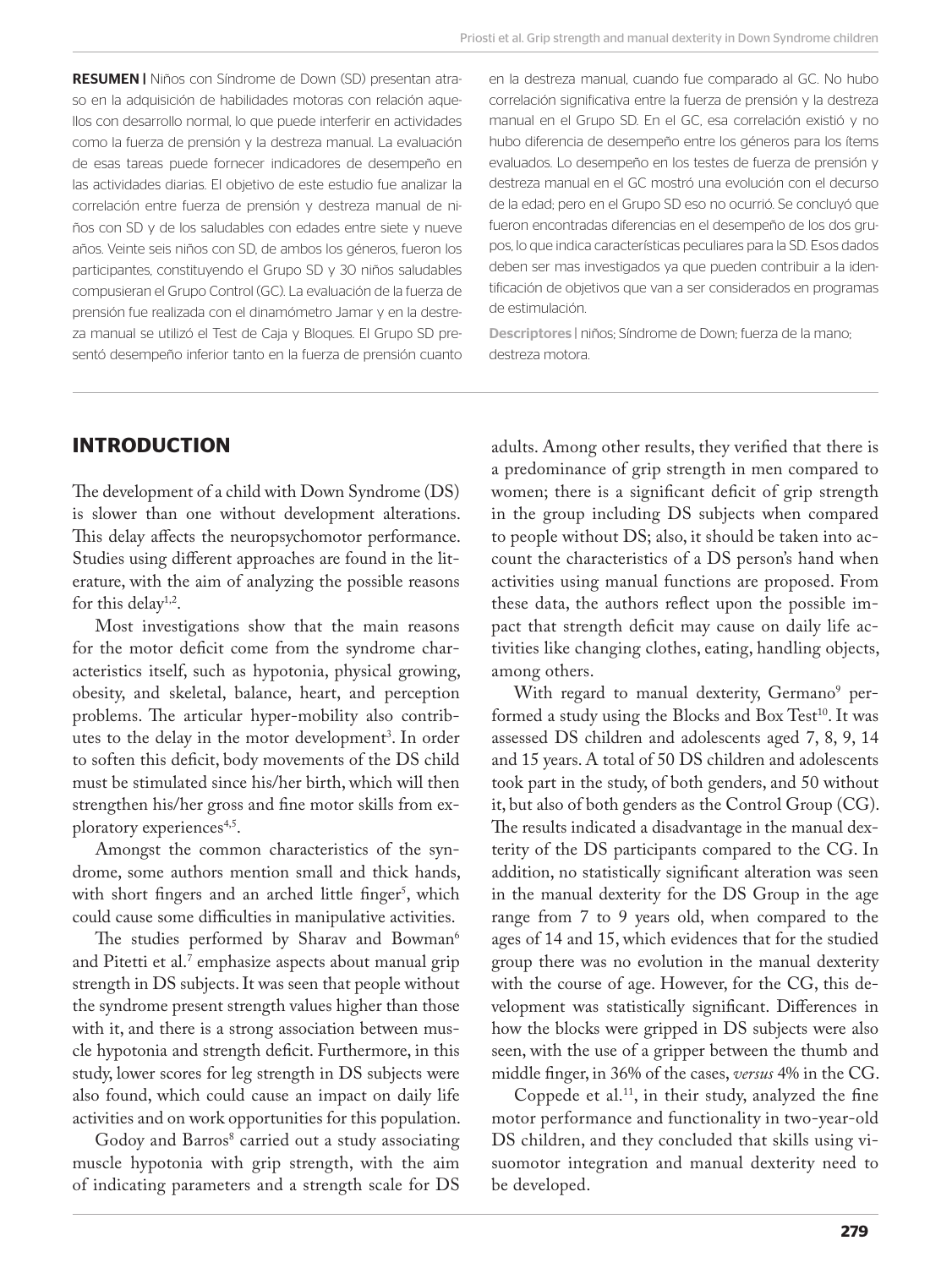Motor alterations present in DS individuals can be functionally manifested, interfering in the ability to perform several activities and in daily routine tasks that use gross and fine motor coordination. Information about DS subjects' functionality is extremely relevant for health professionals, since the expectations of parents and caregivers are more associated with functional information than with data about symptomatology and specific performance components<sup>12</sup>.

The grip strength and manual dexterity are basic elements to be analyzed when investigating manipulative skills. Therefore, the main objective of this study was to analyze the correlation between grip strength and manual dexterity in DS children aged 7 to 9 years. As specific objectives, the variables grip strength and manual dexterity were assessed with regard to the ages of 7, 8 and 9 years and to the female and male genders.

## **METHODOLOGY**

#### Subjects

The samples were chosen for non-randomized convenience in the institutions where the contact and invitation to take part in the research were done. This study included 28 DS children from both genders, aged 7 to 9 years, in the DS Group, which had as its exclusion criteria the existence of an orthopedic or neurological compromise diagnosis associated with the syndrome. The sample loss included two children that were excluded of the study for not taking part in the collection of the second manual dexterity measure; the collection of this group ended with 26 children, 12 female and 14 male. Furthermore, 30 children without DS (15 female and 15 male) were also assessed and included in the CG, whose ages were between 7 and 9. This group did not include children diagnosed by a physician with a development disease or disorder, and on a continuing medication regimen. All participants had their legal guardians contacted in order to get an authorization to take part in the study; the information letter had to be read; and the free informed consent had to be signed. Children were reached in specialized institutions in Barueri, São José dos Campos, Sorocaba and Campinas, and in regular schools in São Paulo and Barueri. The evaluations happened in the place established by the support institution of the study, normally under the therapeutic situation present in the institutional routine. The school

representative also received the information letter sent to the institution, and should sign the agreement to participate in the study.

The project was registered in SISNEP, under cover page 234.970, which was then followed and approved by the Research Ethics Committee of Universidade Presbiteriana Mackenzie, under record CEP/UPM 1104/11/2008 and CAAE 0079.0.272.00-08.

#### Procedures

The choice of tests was based on literature indications and easiness to apply the instruments, considering the studied population. It was also used a form to register all the results.

A Jamar® dynamometer was used to assess grip strength, which consists on a hydraulic measuring system. When the participant presses the bars, they become folded, causing a change in the resistance of measurers and a similar alteration in the voltage production that is directly proportional to the strength performed over the bars. This dynamometer has an adjustable gauntlet for 1, 1.5, 2, 2.5 and 3 inches spacing, i.e.  $1^{st}$ ,  $2^{nd}$ ,  $3^{rd}$ ,  $4^{th}$ and 5<sup>th</sup> positions, one inch corresponds to the first position and so on. The second position is the most used. The strength scale in the dynamometer is described in up to 200 pounds and/or 90 kilograms (kgf).

The grip test was applied using the standards recommended by the American Society of Hand Therapists (ASHT) on the correct use of this instrument, both from the device gauntlet and the position of the subject to be tested, in order to obtain an accurate and correct analysis<sup>13</sup>. In 1981, the ASHT suggested using such device with the gauntlet in the second position because it has the best results for grip strength $14$ . Despite the recommendations established by the ASHT, there is not yet a common protocol during the test procedure. New studies should be standardized with regard to grip strength, concerning, among other issues, body mass index, pathologies and sports practice<sup>15</sup>.

The use of such dynamometer to determine the squeeze strength is a very simple method that qualifies an important aspect of the muscle function, which is associated with chronological age, and provides data about the skeletal musculature development<sup>16</sup>.

Before beginning the test, the children could handle the equipment the way they wanted to, under the evaluator's supervision. Then, they were oriented to remain sit on a chair, whose height allowed the correct support of the feet and lumbar back. Their shoulders should be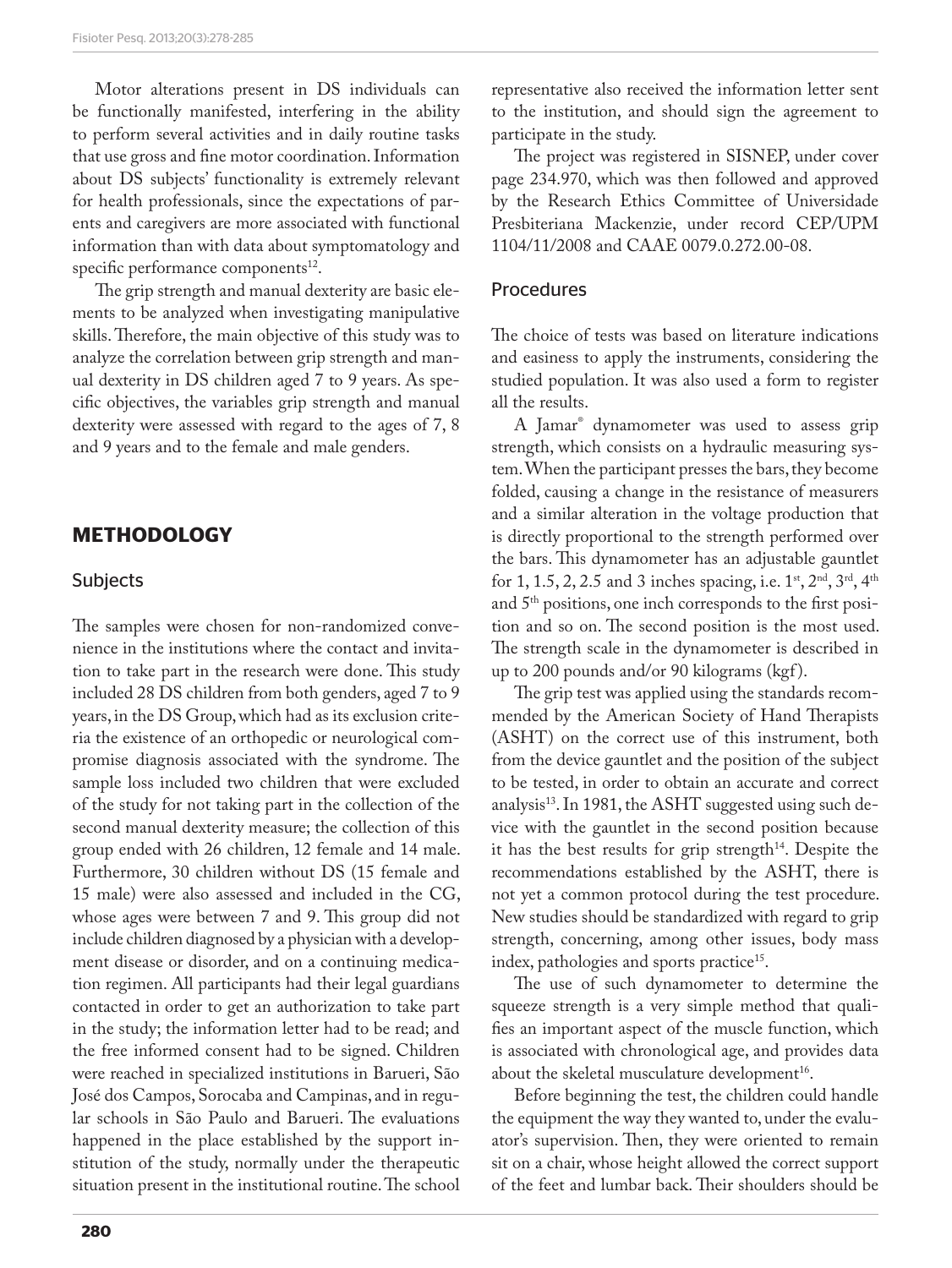brought together with the trunk or be adducted, the elbows should be flexed in 90 degrees, with the examiner's charge, and children should exert the gauntlet grip only once, as strong as possible to. Three repetitions were performed, alternating the assessed limb, respecting a one-minute interval between the attempts. The best measure achieved between the three collected ones was taken into consideration.

In order to assess manual dexterity, the Blocks and Box Test was used, which consists on the transportation of small wood cubes from one side to the other for one minute (blocks/minute). These blocks must be taken from one end to the other of a partition wooden box. The number of blocks must be registered for right and left upper limbs, by means of three attempts for every limb  $(R \text{ and } L)^{10}$ . For this study, the results achieved in the second attempt were chosen because they presented the best values for manual dexterity and due to a peculiar characteristic of the assessed group, i.e. the delay in motor learning, when compared to other groups.

A 53.7 cm wooden box was used to apply this test, with a wooden partition that is taller than the box edges, separating it into two equal compartments. One hundred and fifty wooden blocks were used as cubes with 2.5 cm of diameter. In the test description, a silent room is required.

The evaluations were scheduled according to the place and participants' availability. It was required a room where the child could be at her/his will, with the presence of only the examiner and a research assistant who followed-up the evaluations in order to record data informed by the researcher.

Each evaluation lasted around 15 minutes, initially the grip strength was assessed and, later, the manual dexterity for both right and left sides, the dominant side was always the first one.

All recommendations to apply the Blocks and Box Test were used in this test<sup>17</sup>. Only one adjustment was performed by closing the box central holes in order to avoid attention dispersion during the exam9 . The child practiced for 15 seconds. A one- minute period was timed using the Sport Time chronometer. When the blocks were being transported, the number of transported blocks was counted aloud.

#### Statistical analysis

Data were analyzed using the statistical program Minitab. A 5% significance level was established.

Parametric hypothesis tests used to compare means require the normal distribution assumption for samples with a size lower than 30, therefore Anderson-Darling adherence tests were carried out to confirm it with regard to all variables involved. The Student's *t*-test was used to compare means for two non-paired samples with unknown variances. This is performed differently when variances of both groups are or are not statistically equally considered. In order to check if such variances are the same, since the distributions of the variables adhered to the normal distribution, Fisher's F-tests were performed<sup>18</sup>. In order to illustrate the comparisons of means of the two samples, graphics of individual values were made.

When comparing the mean of three groups (in the case of answers with regard to age, 7, 8 and 9), nonparametric variance analyses were done by applying the Kruskal-Wallis tests, due to the fact that the number of elements in each groups was very reduced and it was a non-balanced experience, taking into consideration the even positions. When the mean equality hypothesis was rejected, two by two contrasts were done<sup>19</sup>.

The correlations between dominant grip strength and manual dexterity were also tested by means of Pearson's correlation coefficient. Such tests were illustrated through graphics of dispersion with a least squares line<sup>18</sup>.

#### **RESULTS**

The studied sample presented in the DSG a mean age of 7.9 years  $(\pm 0.90)$  for boys and 7.6  $(\pm 0.63)$  for girls; and in the CG, the mean age of 8 years for both genders, with a 0.84 standard deviation for boys and girls.

There was no significant difference in the Control and DS Groups with regard to the variables age  $(p=0.488)$  and gender  $(p=0.774)$ , which may suggest the existence of homogeneity between both groups about such variables.

When the dominant grip strength and manual dexterity variables were correlated for the Control and DS Groups, by means of Pearson's correlation, in the CG a r=0.473 (p=0.008) value was observed, therefore there was a linear relation (in the increasing case) between the dominant grip strength and manual dexterity variables for this group.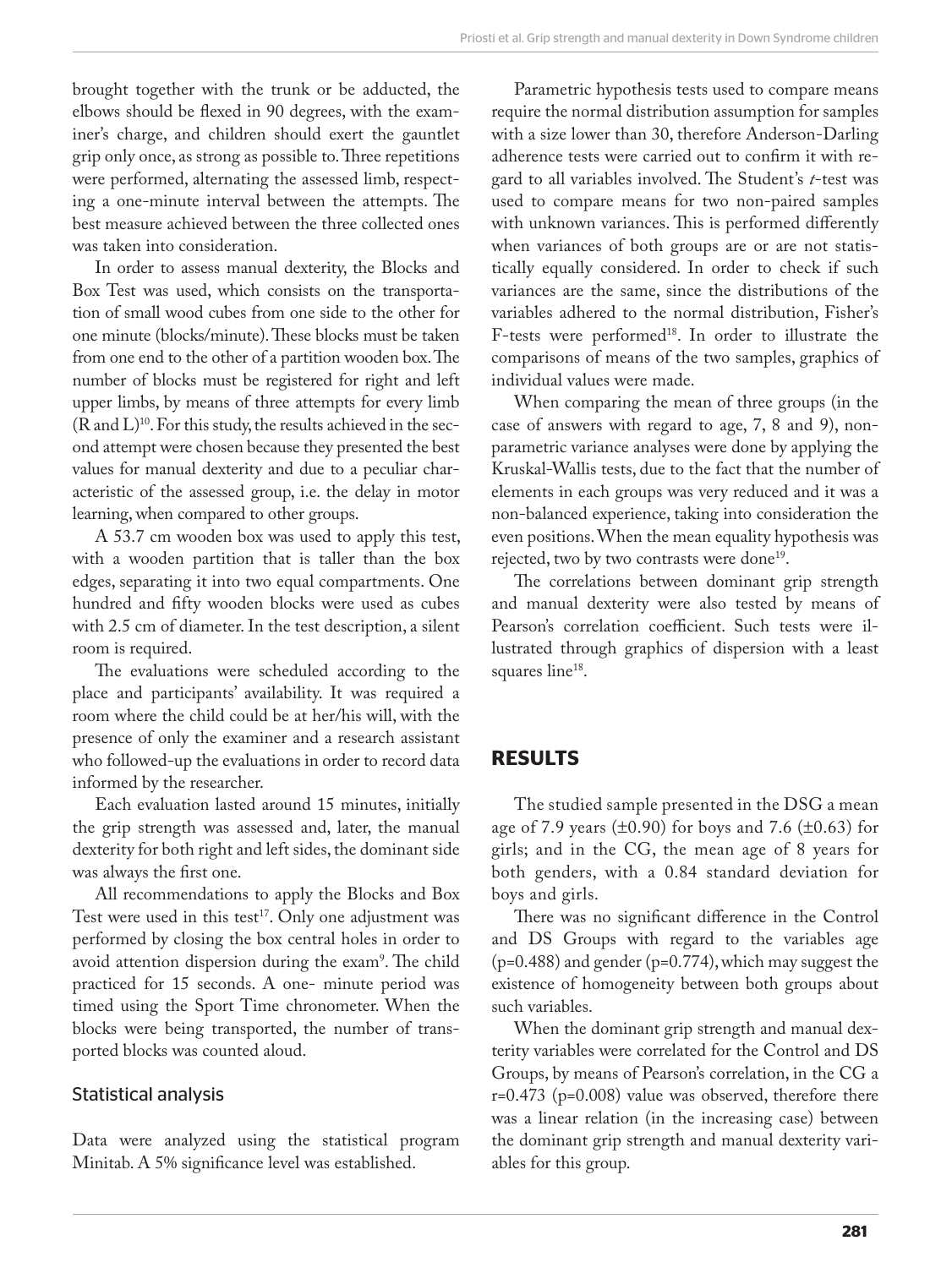Figure 1 presents the dispersion results for dominant grip strength and manual dexterity in the CG, with the estimated least squares line.

For the DS Group, Pearson's correlation coefficient between dominant grip strength and manual dexterity was  $r=0.317$  ( $p=0.115$ ), therefore there is not a linear relation between the dominant grip strength and manual dexterity variables for the DS Group. Figure 2 presents the dispersion results for dominant grip strength and manual dexterity in the DS Group, with the estimated least squares line.

For all the mean comparison tests, the probability distributions of each variable were tested and they all followed the normal distribution. Thus, all mean comparison tests used Student's *t*-test distribution.

For the mean comparison between dominant grip strength among the groups, the F variance equality test was rejected (p=0.032). In this situation, the Student's *t*-test was carried out. This test was rejected (p=0.000), therefore the dominant mean grip strength of the CG was higher than the dominant mean grip strength of the DS Group (Figure 3).

For the mean comparison between dominant manual dexterity among the groups, the F variance equality test was not rejected (p=0.337). In this situation, the Student's *t*-test was carried out. This test was rejected (p=0.000), therefore the dominant mean manual dexterity of the CG was higher than the mean manual dexterity of the DS Group (Figure 4).

When testing similarity of means for the dominant grip strength in three ages, in the CG, H=7.92 (p=0.021) was obtained, therefore the mean grip strength was not the same in the three ages, and their means are respectively 13.4; 15.7 and 18.7 for 7, 8 and 9 years. Since in this situation different means, whose distances are higher than 7.07, must be considered, it was concluded that the dominant grip mean strengths are different for children aged 7 and 9 years.

With regard to dominant manual dexterity variable in the three ages,  $H=9.64$  (p=0.008) was achieved, therefore for the CG the mean manual dexterity was not the same in the three ages, and these means are respectively 37.3; 48.5 and 49.9 for 7, 8 and 9 years. Since in this situation different means, whose distances



Figure 1. Correlation between grip strength and manual dexterity in the control group. Regression equation: Dominant strength = 6.730 + 0.2035 of the dominant dexterity



Figure 2. Correlation between grip strength and dominant manual dexterity in the Down Syndrome group. Regression Equation: Dominant strength = 7.174 + 0.1073 of the dominant dexterity



Figure 3. Individual values for dominant grip strength in the control and Down Syndrome (DS) groups. The line between columns form the



Figure 4. Individual values for dominant dexterity in the control and Down Syndrome (DS) groups. The line between columns form the union of means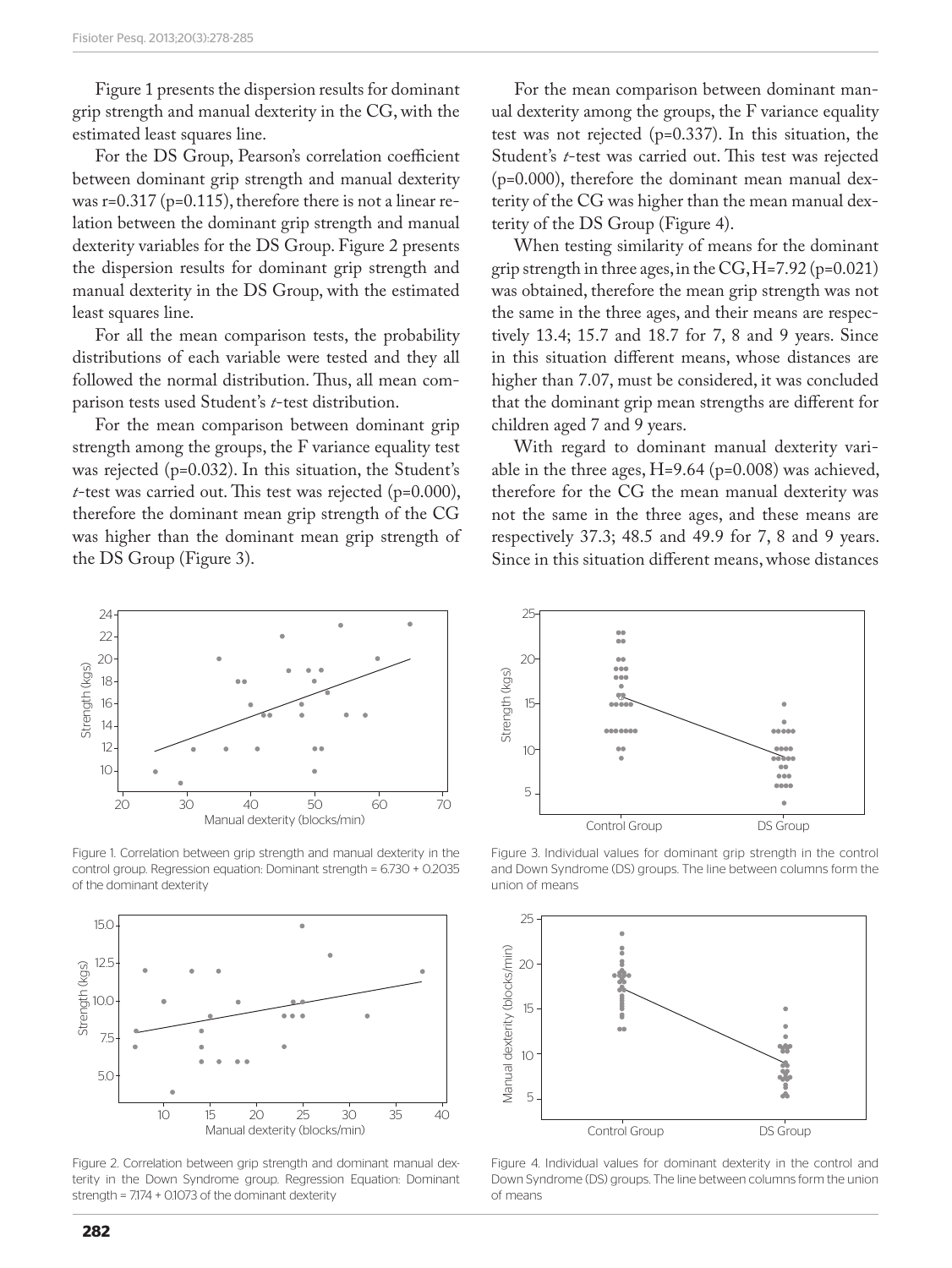are higher than 6.83, must be considered, it was concluded that the dominant manual dexterity was lower at 7 years old.

When testing mean equality for the dominant grip strength, in the DS Group,  $H=9.64$  (p=0.902) was achieved, therefore there was a similarity for all the means in the group.

For the dominant manual dexterity, H=2.39 (p=0.303) was achieved, therefore there was also equality for all the means in the DS Group.

In the comparison of the dominant grip strength mean, there was not a significant difference between genders, both for the CG (p=0.379) and for the DS Group (p=0.756). The same result was seen in the comparison of the dominant manual dexterity mean between genders in the C (p=0.778) and DS (p=0.338) Groups.

### **DISCUSSION**

Motor and sensorial tasks performed by the hand are organized in order to reach a good general behavior of the body with regard to performance in the daily life activities needed for survival<sup>20</sup>.

In this study, both the manual grip strength test with Jamar dynamometer and the Blocks and Box Test for manual dexterity could be applied to all the DS population.

According to the statistical analyses, despite the sample size of the studied groups (C and DS) be different, the statistical tests showed that the gender and age were distributed homogeneously in both groups, which allowed their comparison.

In this study, the lower performance of DS children compared to those without it, both for the grip strength and manual dexterity, could have been influenced by some factors like intellectual deficit<sup>4,5</sup>, hypotonia5 , physical growth — which is early ceased, resulting in small stature<sup>21</sup>, hand anthropometric characteristics<sup>5</sup>. The atypical grip standards in DS children, like using less fingers and hyper-extending them when catching objects, may compromise manipulative abilities<sup>22</sup>.

Besides the described factors, others may also influence the grip strength and manual dexterity of people at different age ranges, whether they have or do not have DS, which are: body mass, fat percentage, and nutritional status<sup>8,10,23-25</sup>.

As to gender, results showed that both grip strength and manual dexterity were similar for girls and boys in the two studied groups (CG and DSG).

Studies about gender difference are not in agreement. Some authors state that the grip strength is always higher in the male gender in all ages $8,10,24,26,27$ , others report that the strength is similar until 12 years old between the genders and, later, there is a predominance of strength in the male gender<sup>23,28</sup>. The study carried out by Godoy and Barros<sup>8</sup>, with adults aged 20 to 40 years with DS, showed that the strength results remained pretty close with regard to gender, both in the C and in the DS Group, similarly to the results of the present investigation. However, a study carried out by Silva et al.29, which assessed the grip strength in adolescents and adults with DS, between 14 and 44 years old, found differences in the performance of both genders, therefore men presented higher values than women with DS in the strength evaluation.

Yim et al.<sup>27</sup> analyzed the grip strength, precision strength, and manual dexterity in children and adolescents aged 7 to 12 years. They concluded that the grip strength of boys was higher than that of girls of all age ranges; however, there was no difference between genders in the results of precision strength and manual dexterity.

There was no difference in the performance between genders when using the Blocks and Box Test<sup>10</sup>. Guimarães e Blascovi-Assis<sup>30</sup> chose to not assess the differences between boys and girls in the first use of this test in a population with DS found in literature, based on this author's indications.

The lack of concordance between the investigators on these results indicate the need of other researches with bigger groups and more control of variables, such as typical body composition and hormone modifications for the different development stages.

Studies investigating the manual function could relevantly contribute for the evaluation processes of DS people and for the elaboration of intervention programs. The association between strength and functional performance, more specifically in self-care activities, was described by Souza et al.<sup>31</sup>, demonstrating a positive correlation between strength and scores in this domain.

With these results, some limitations for this study can be showed, such as the reduced number of participants and lack of data regarding body composition. Differences between the dominant and non-dominant hands were not also studied. This aspect must be emphasized, once studies indicate that the functional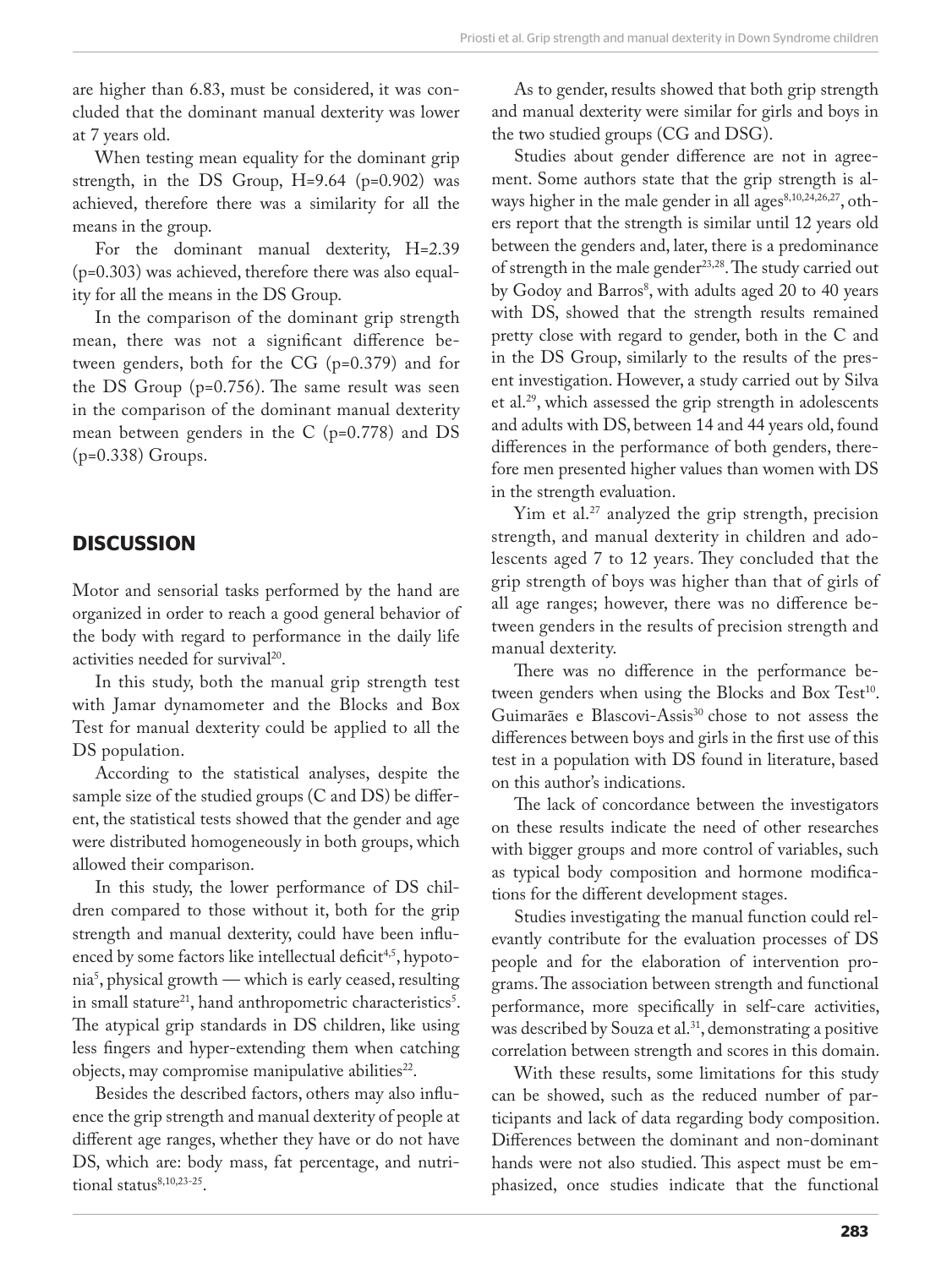performance not always presents significant differences between the favorite and non-favorite hands in some manual tasks<sup>32</sup>.

# **CONCLUSION**

The delay in the development of DS children is a known fact in the scientific-academic area. However, we need studies that may translate, in a quantitative manner, this evidence. The present study demonstrated that, in the investigated age range, performance in strength and dexterity evaluation was not different for boys and girls. Also, it was seen a correlation between manual strength and dexterity and an evolution with the course of age. Knowledge about manual skills is an interdisciplinary interest, since the results may contribute to plan educational, sports or therapeutic activities guided by several professionals like physical educators, physical therapists, occupational therapists, pedagogues, psychologists and others involved in the stimulation of development and autonomy in the DS subject's daily life activities. Other researches with a bigger number of participants and more methodological detailing seem to be necessary in order to further data found in this study, as well as to deepen other variables of manual function and correlation.

## **REFERENCES**

- 1. Hartley XY. A summary of recent research into the development of children with Down´s syndrome. J Ment Defic Res. 1986;30(Pt1):1-14.
- 2. Block ME. Motor developmental in children with Down syndrome: a review of the literature. Adapt Phys Activ Q. 1991;8:179-209.
- 3. Volman MJ, Visser JJ, Lensvelt-Mulders GJ. Functional status in 5 to 7-year-old children with Down Syndrome in relation to motor ability and performance mental ability. Disabil Rehabil. 2007;29(1):25-31.
- 4. Schwartzman SJ. Síndrome de Down. São Paulo: Memnon; 1999.
- 5. Pueschel MS. Síndrome de Down: guia para pais e educadores. Campinas, SP: Papirus; 1993.
- 6. Sharav T, Bowman T. Dietary, physical activity, and body-mass index in a selected population of Down syndrome children and their sibling GC. Clin Pediatr. 1992;31(6):341-4.
- 7. Pitetti KH, Clirnstein M, Mays MJ, Barret PJ. Isokinetic arm and leg strength of adults with Down Syndrome: a comparative study. Arch Phys Med Rehabil. 1992;73(9):847-50.
- 8. Godoy JRP, Barros JF. Força de preensão palmar em portadores de síndrome de Down e análise dos músculos envolvidos neste movimento. Acta cir Bras. 2005;20(1):159-66.
- 9. Germano RG. Avaliação da destreza manual em pessoas com Síndrome de Down [Dissertação]. Mestrado em Distúrbios do Desenvolvimento) São Paulo: Universidade Presbiteriana Mackenzie; 2008.
- 10. Mathiowetz V, Volland G, Kashman N, Weber K. Adult norms for the Box and Block Test of manual dexterity. AM J Occup ther. 1985;39(6):386-91.
- 11. Coppede AC, Campos AC, Santos DCC, Rocha NACF. Desempenho motor fino e funcionalidade em crianças com síndrome de Down. Fisioter Pesqui. 2012;19(4):363-68.
- 12. Mancini MC, Silva PC, Gonçalves SC, Martins SM. Comparação do desempenho funcional de crianças portadoras de Síndrome de Down e crianças com desenvolvimento normal aos 2 e 5 anos de idade. Arq Neuropsiquiatr. 2003;61(2):409-15.
- 13. Caporrino FA, Faloppa BGJ, Rèssio C, Soares FHC, Nakachina LR, Segre NG. Estudo populacional da força de preensão palmar com dinamômetro Jamar. Rev Bras Ortop. 1998;33(2):150-54.
- 14. Moreira D. Avaliação da força de preensão palmar em pacientes portadores de hanseníase atendidos em nível ambulatorial no Distrito Federal[Tese]. Doutorado em Ciência da Saúde. Brasília: Universidade de Brasília; 2003.
- 15. Moreira D, Àlvarez RRA, Godoy JR, Cambraia AN. Abordagem sobre preensão palmar utilizando o dinamômetro Jamar: uma revisão de literatura. Rev Bras Ciênc Mov. 2003;11(2):95-99.
- 16. Godoy JRP. Barros JF, Moreira D, Junior WS. Força de aperto da preensão palmar com o uso do dinamômetro Jamar: revisão de literatura.Revista Digital: Lecturas Educacion Fisica y Deportes. 2004;10(79).
- 17. Mendes MF, Tilbery CP, Baslsimelli S, Moreira MAM, Cruz AMB. Teste Caixa e Blocos de destreza manual em indivíduos normais e em pacientes com esclerose múltipla. Arq Neuropsiquiatr. 2001;59(4):889-94.
- 18. Montgomery DC, Runger GC. Estatística aplicada e probabilidade para engenheiros. 4ª ed. Rio de Janeiro: LTC; 2009.
- 19. Conover WJ. Pratical nonparametric statistics. 3ª ed. New York: Wiley; 1999.
- 20. Durward BR, Bear GD, Rowe PJ. Movimento funcional humano: mensuração e análise. São Paulo: Manole; 2001.
- 21. Krebs PL. Mental retardation. In: Winnick JP. Adapted physical education and Sport. Illinois: Human Kinatics Books; 1990. p.126-43.
- 22. Jover M, Ayoun C, Berton C, Carlier M. Specific grasp characteristics of childrem with trisomy 21. Dev Psychobiol. 2010;52(8):782-93.
- 23. Sartório A, La Fortuna,, CL, Pogliaglis S, Trecate L. The impact of gender, body dimension and body composition on hand-grip strength in healthy children. J Endocrinol Invest. 2002;25(5):431-35.
- 24. Kenjle K, Limaye S, Ghugre PS, Udipi SA. Grip strength as an index for children aged 6-10 years. J Nutr Sci Vitaminol. 2005;51(2):87-92.
- 25. D'Oliveira GDF. Avaliação funcional da força de preensão palmar com dinamômetro Jamar: estudo transversal de base populacional [Dissertação]. Mestrado em Educação Física. **.** Brasília:.Universidade Católica de Brasília; 2005.
- 26. Esteves AC, Reis DC, Caldeira RM, Leite RM, Moro ARP, Borges NGJ. Força de preensão, lateralidade, sexo e características antropométricas da mão de crianças em idade escolar. Rev Bras Cineantropom Desempenho Humano. 2005;7:69-75.